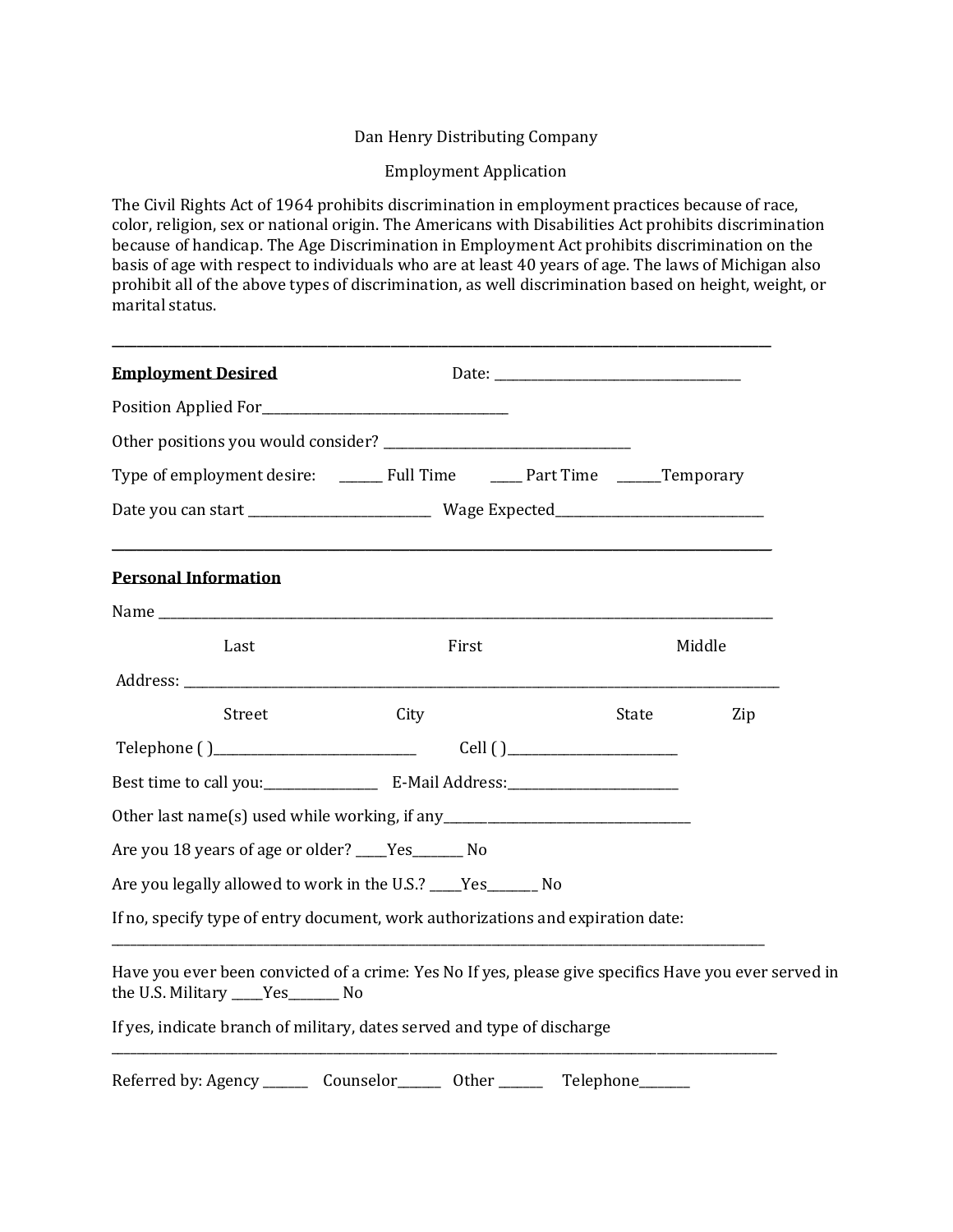Do you have a reliable means of transportation to enable you to get to work in a timely manner? Yes No

If you are applying for a position requiring the use of an automobile, do you have a driver's license and a motor vehicle available for your use? \_\_\_\_Yes \_\_\_\_\_No

Has Dan Henry Distributing Company employed any of your relatives? \_\_\_\_Yes \_\_\_\_\_No

Have you used, possessed or sold any illegal drugs in the past five years? \_\_\_\_Yes \_\_\_\_\_No

\_\_\_\_\_\_\_\_\_\_\_\_\_\_\_\_\_\_\_\_\_\_\_\_\_\_\_\_\_\_\_\_\_\_\_\_\_\_\_\_\_\_\_\_\_\_\_\_\_\_\_\_\_\_\_\_\_\_\_\_\_\_\_\_\_\_\_\_\_\_\_\_\_\_\_\_\_\_\_\_\_\_\_\_\_\_\_\_\_\_\_\_\_\_\_\_\_\_\_\_\_\_\_\_\_

If yes, state which drugs and explain if you used, possessed or sold them \_\_\_\_\_\_\_\_

Are you currently employed? \_\_\_\_Yes \_\_\_\_No

Do you plan to keep working there if you work for Dan Henry Distributing Company? \_\_\_\_\_Yes \_\_\_\_\_No

# **Availability**

|      | Sun | Mon | Tue | Wed | Thur | Fri | Sat |
|------|-----|-----|-----|-----|------|-----|-----|
| From |     |     |     |     |      |     |     |
| To   |     |     |     |     |      |     |     |

A good attendance record is important at Dan Henry Distributing. Is there anything that would force you to be consistently late? \_\_\_\_\_Yes \_\_\_\_\_\_ No If yes, please explain:

Have you previously worked for Dan Henry Distributing or another beverage wholesaler?

\_\_\_\_\_Yes \_\_\_\_\_\_No If yes, where? \_\_\_\_\_\_\_\_\_\_\_\_\_\_\_\_\_\_\_\_\_\_\_\_\_\_\_\_\_\_\_\_\_\_\_\_\_\_\_\_\_\_\_\_\_\_\_\_\_\_\_\_\_\_\_\_

Supervisor: \_\_\_\_\_\_\_\_\_\_\_\_\_\_\_\_\_\_Why did you leave?:\_\_\_\_\_\_\_\_\_\_\_\_\_\_\_\_\_\_\_\_\_\_\_\_\_\_\_\_\_\_\_\_

#### **Employment History Begin with the most recent and use additional sheet if necessary.**

**\_\_\_\_\_\_\_\_\_\_\_\_\_\_\_\_\_\_\_\_\_\_\_\_\_\_\_\_\_\_\_\_\_\_\_\_\_\_\_\_\_\_\_\_\_\_\_\_\_\_\_\_\_\_\_\_\_\_\_\_\_\_\_\_\_\_\_\_\_\_\_\_\_\_\_\_\_\_\_\_\_\_\_\_\_\_\_\_\_\_\_\_\_\_\_\_\_\_\_\_\_\_\_**

Firm Name \_\_\_\_\_\_\_\_\_\_\_\_\_\_\_\_\_\_\_\_\_\_\_\_\_\_\_\_\_\_\_\_\_\_\_\_\_\_

Type of Business\_\_\_\_\_\_\_\_\_\_\_\_\_\_\_\_\_\_\_\_\_\_\_\_\_\_\_\_\_\_\_\_\_\_\_\_\_\_

Address\_\_\_\_\_\_\_\_\_\_\_\_\_\_\_\_\_\_\_\_\_\_\_\_\_\_\_\_\_\_\_\_\_\_\_\_\_\_\_\_\_\_\_\_\_\_\_\_\_\_\_\_\_\_\_\_\_\_\_\_\_\_\_\_\_\_\_\_\_\_\_\_\_\_\_\_\_\_\_\_\_\_\_\_\_\_\_\_\_\_\_\_\_\_\_\_\_\_\_\_

Number/Street City State Zip

Employed From

Month Year

\_\_\_\_\_\_\_\_ \_\_\_\_\_\_\_\_\_\_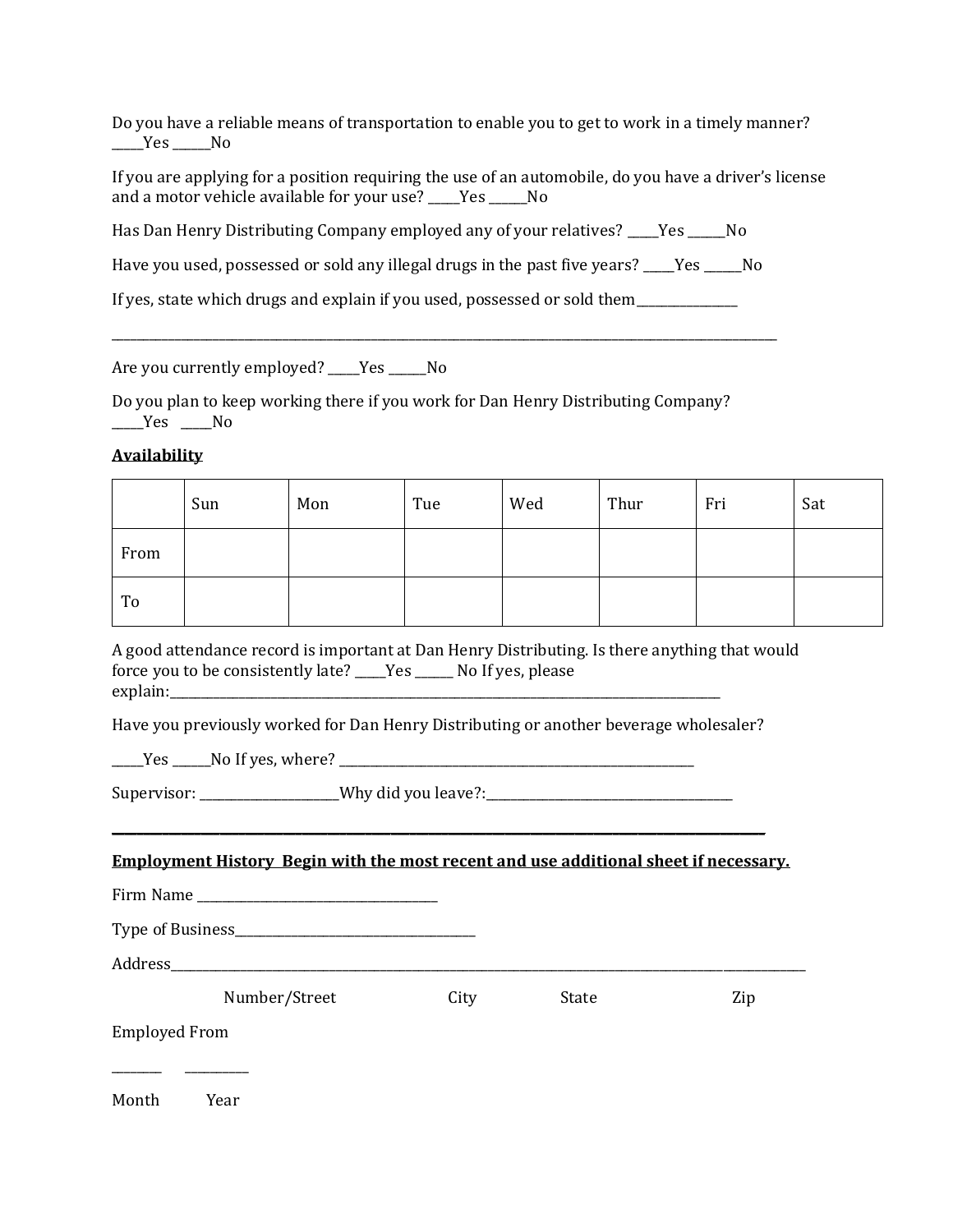| Month<br>Year                                                            |      |       |     |
|--------------------------------------------------------------------------|------|-------|-----|
|                                                                          |      |       |     |
|                                                                          |      |       |     |
|                                                                          |      |       |     |
|                                                                          |      |       |     |
|                                                                          |      |       |     |
| If presently employed, may we contact your supervisor? ____Yes_______ No |      |       |     |
|                                                                          |      |       |     |
|                                                                          |      |       |     |
|                                                                          |      |       |     |
|                                                                          |      |       |     |
|                                                                          |      |       |     |
| Number/Street                                                            | City | State | Zip |
| <b>Employed From</b>                                                     |      |       |     |
|                                                                          |      |       |     |
| Month<br>Year                                                            |      |       |     |
| TO                                                                       |      |       |     |
| Month<br>Year                                                            |      |       |     |
|                                                                          |      |       |     |
|                                                                          |      |       |     |
|                                                                          |      |       |     |
|                                                                          |      |       |     |
|                                                                          |      |       |     |
| If presently employed, may we contact your supervisor? ____Yes_______ No |      |       |     |
|                                                                          |      |       |     |

To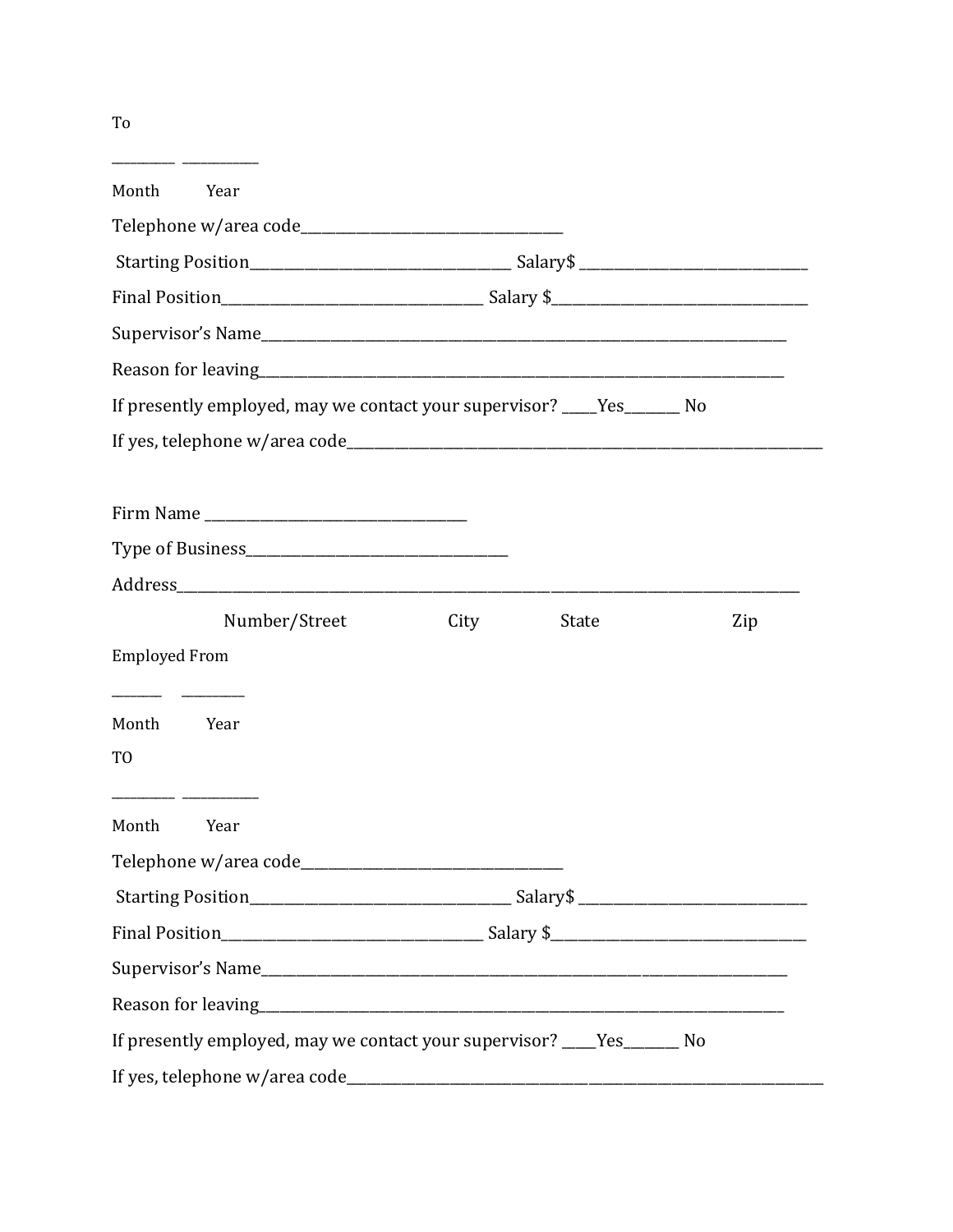Have you ever been suspended or discharged from employment: \_\_\_\_Yes\_\_\_\_\_\_\_ No

If yes, please explain  $\overline{a}$ 

Identify any special skills, training, or licenses you have which are related to the position you applied for, including if applicable, commercial drivers' license, typing speed, or experience with an adding machine, computer, calculator.

\_\_\_\_\_\_\_\_\_\_\_\_\_\_\_\_\_\_\_\_\_\_\_\_\_\_\_\_\_\_\_\_\_\_\_\_\_\_\_\_\_\_\_\_\_\_\_\_\_\_\_\_\_\_\_\_\_\_\_\_\_\_\_\_\_\_\_\_\_\_\_\_\_\_\_\_\_\_\_\_\_\_\_\_\_\_\_\_\_\_\_\_\_\_\_\_\_\_\_\_\_\_\_\_\_ \_\_\_\_\_\_\_\_\_\_\_\_\_\_\_\_\_\_\_\_\_\_\_\_\_\_\_\_\_\_\_\_\_\_\_\_\_\_\_\_\_\_\_\_\_\_\_\_\_\_\_\_\_\_\_\_\_\_\_\_\_\_\_\_\_\_\_\_\_\_\_\_\_\_\_\_\_\_\_\_\_\_\_\_\_\_\_\_\_\_\_\_\_\_\_\_\_\_\_\_\_\_\_\_

| <b>Education</b>                                                                                                              |
|-------------------------------------------------------------------------------------------------------------------------------|
|                                                                                                                               |
|                                                                                                                               |
| Did you graduate? ____Yes ____No                                                                                              |
|                                                                                                                               |
|                                                                                                                               |
|                                                                                                                               |
|                                                                                                                               |
| Are you in school now? ____Yes ____No                                                                                         |
| Do you plan on returning to school? ____Yes ____No                                                                            |
| Please list the name and phone number of anyone else you know who may be interested in working<br>for Dan Henry Distributing: |

# **Car Details**

All personnel involved in product delivery, mechandising, or sales for Dan Henry Distributing must have their driving record reviewed before beginning employment. In addition, the following requirements must be meet:

**\_\_\_\_\_\_\_\_\_\_\_\_\_\_\_\_\_\_\_\_\_\_\_\_\_\_\_\_\_\_\_\_\_\_\_\_\_\_\_\_\_\_\_\_\_\_\_\_\_\_\_\_\_\_\_\_\_\_\_\_\_\_\_\_\_\_\_\_\_\_\_\_\_\_\_\_\_\_\_\_\_\_\_\_\_\_\_\_\_\_\_\_\_\_\_\_\_\_\_\_\_\_\_\_**

- No personnel will be allowed to drive any vehicle for Dan Henry Distributing without a valid driver's licence from their state of primary residence. License must be in good standing (i.e. not suspended, revoked, or restricted).
- Individuals must show proof of and maintain auto liability insurance.
- No one may be hired into a position which requires driving unless their driving record meets Dan Henry Distributing's standards.

What is your state of primary residence?: \_\_\_\_\_\_\_\_\_\_\_\_\_\_\_\_\_\_\_\_\_\_\_\_\_\_\_\_\_\_\_\_\_\_\_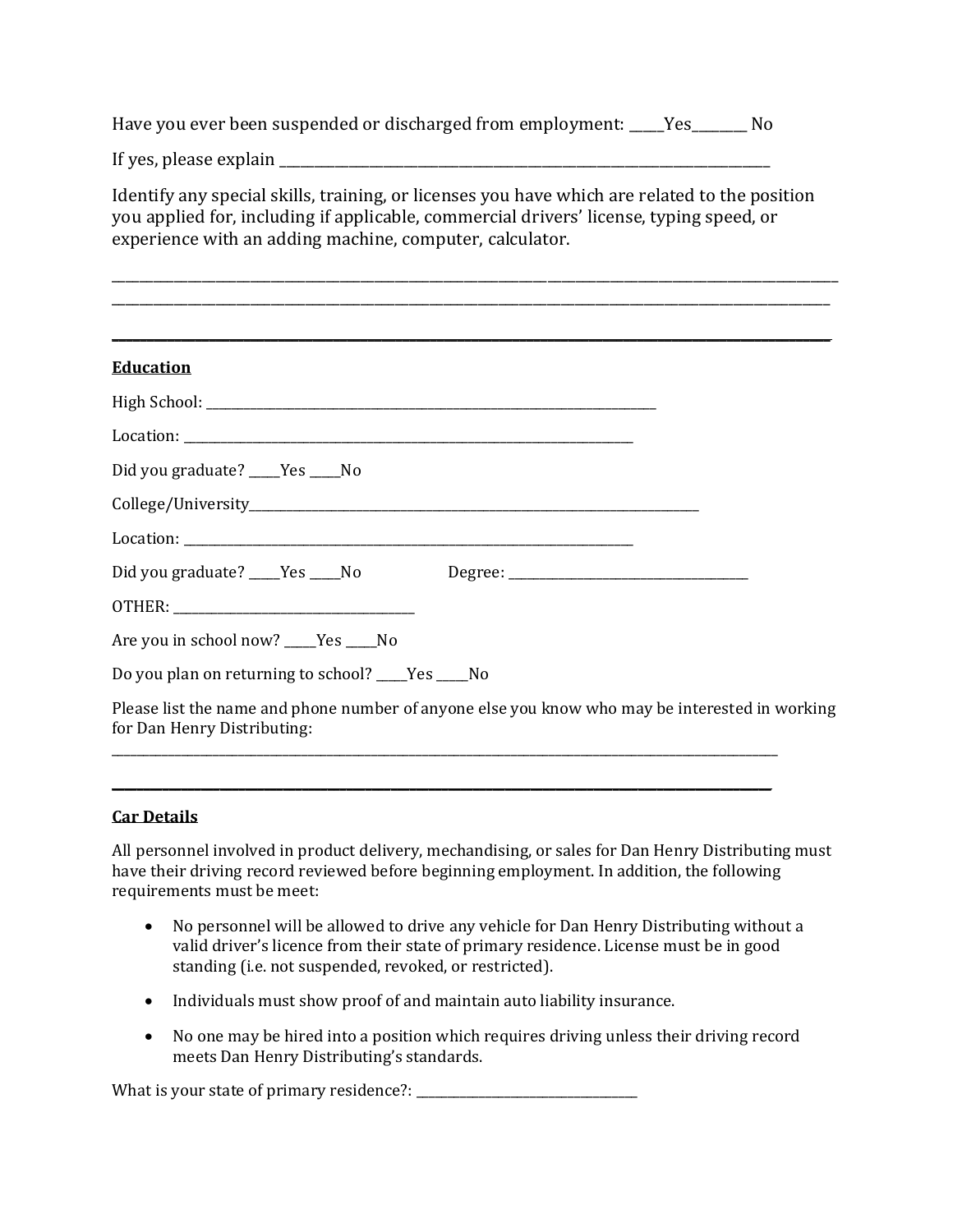| In case of an accident or emergency, please notify:                                                                |
|--------------------------------------------------------------------------------------------------------------------|
| Eluding or attempting to allude police ____Yes _____No                                                             |
| Vehicular homicide or assault ____Yes _____No                                                                      |
| Reckless driving ____Yes _____No                                                                                   |
| Hit and run or leaving the scene of an accident ____Yes _____No                                                    |
| Any drug or alcohol motor vehicle related violation ____Yes _____No                                                |
| Participating in an illegal speed contest ____Yes _____No                                                          |
| Leaving the scene of an accident ____Yes _____No                                                                   |
| Have you ever been convicted of or pled guilty to any of the offenses listed below?                                |
|                                                                                                                    |
| Have you been in any auto accidents in the past three years? ___Yes ____No                                         |
|                                                                                                                    |
| $Yes$ No                                                                                                           |
| Have you been convicted of or plead guilty to any traffic offenses in the last seven years?                        |
|                                                                                                                    |
| $Yes$ No                                                                                                           |
| Is your license subject to any restrictions that would impair your ability to drive for Dan Henry<br>Distributing? |
|                                                                                                                    |
|                                                                                                                    |
| If yes, please list below:                                                                                         |
| Have you held a driver's licence in another state or country? ___Yes ____No                                        |
|                                                                                                                    |
|                                                                                                                    |
| The expiration date on my current driver's license is: _________________________                                   |
|                                                                                                                    |
| Driver's License Number:<br><u> </u><br>State:                                                                     |
| How long have you lived there?:____Years _____Months                                                               |